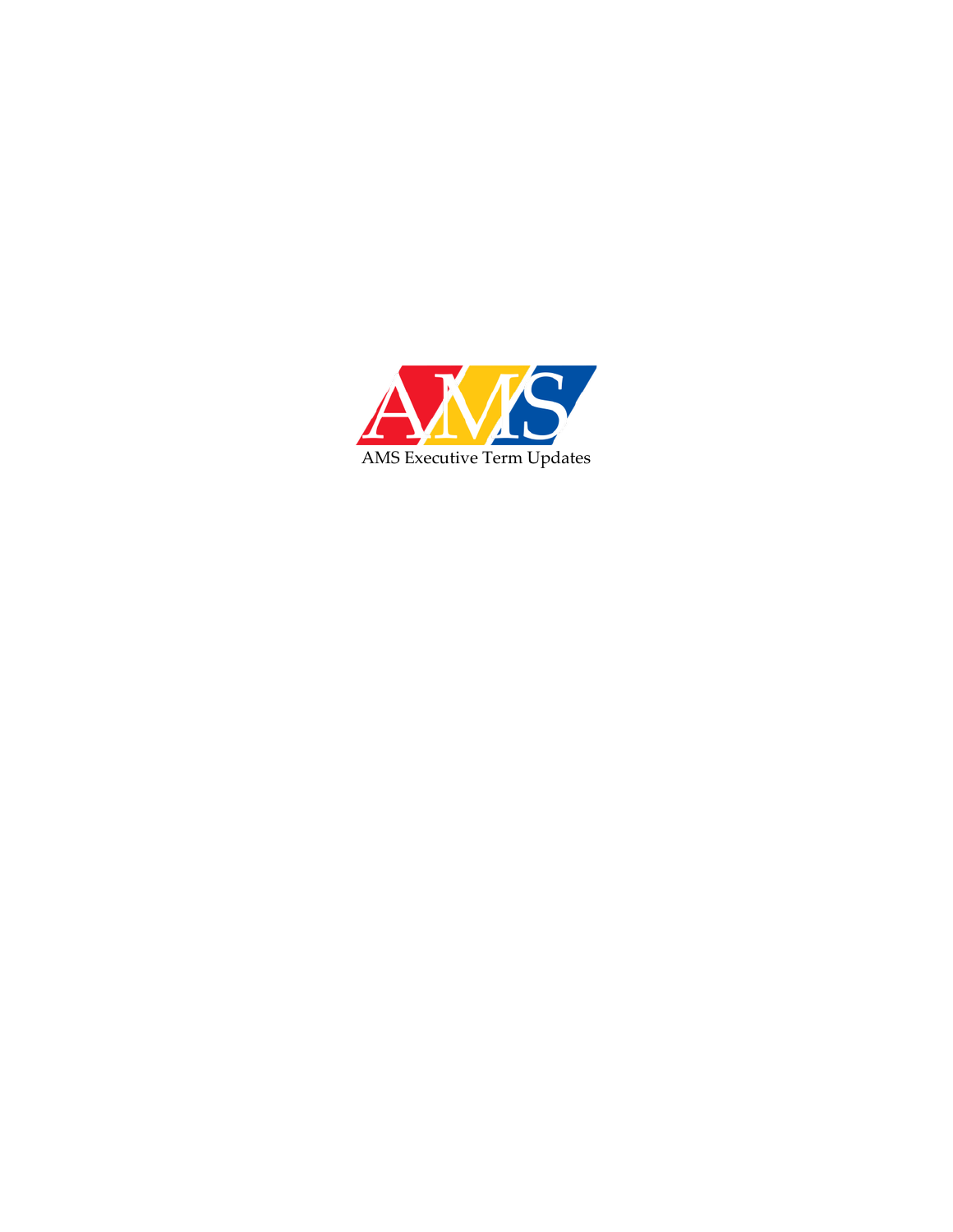

| <b>Table of Contents</b> |
|--------------------------|
|                          |
|                          |
|                          |
|                          |
|                          |
|                          |
|                          |
|                          |
|                          |
|                          |
|                          |
|                          |
|                          |
|                          |
|                          |
|                          |
|                          |
|                          |
|                          |
| ENGAGEMENT.<br>13        |
|                          |
|                          |
|                          |
|                          |
|                          |
|                          |
|                          |
|                          |
|                          |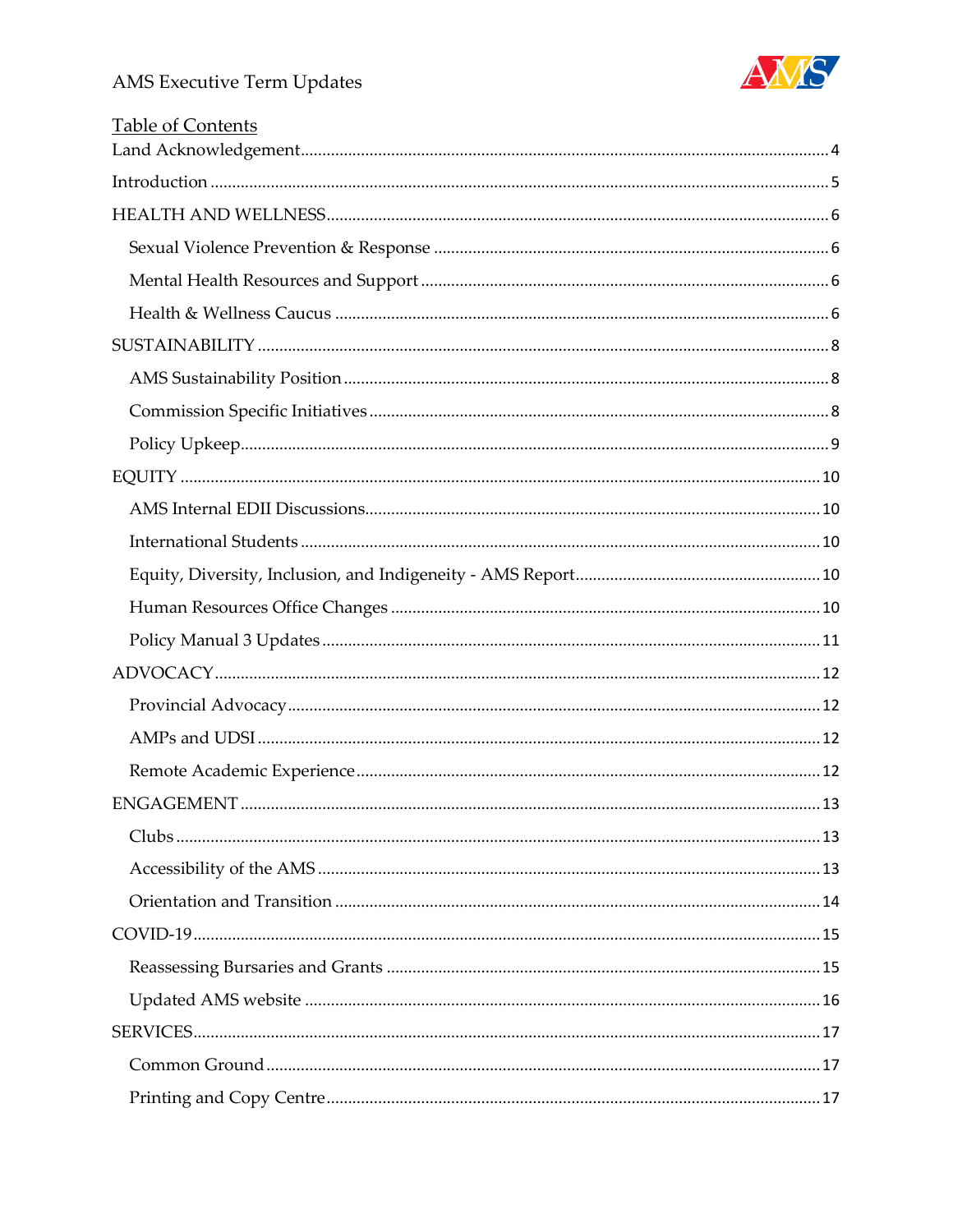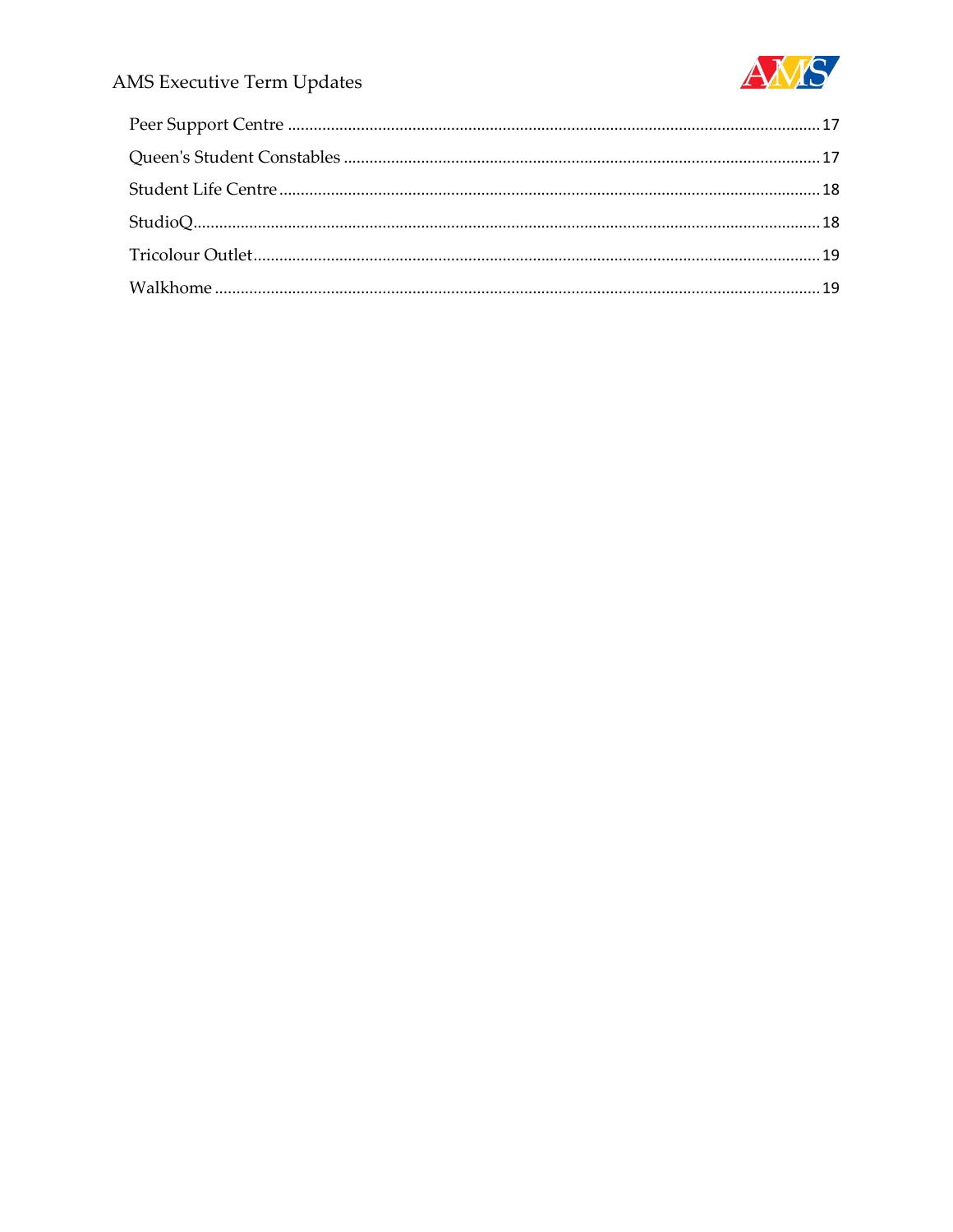

<span id="page-3-0"></span>Land Acknowledgement

Ne Queen's University e'tho nońwe nikanónhsote tsi nońwe ne Haudenasaunee tánon Anishinaabek tehatihsnónhsahere ne óhontsa.

Gimaakwe Gchi-gkinoomaagegamig atemagad Naadowe miinwaa Anishinaabe aking.

The AMS Acknowledges that Queen's University is situated on Anishinaabe and Haudenosaunee Territory.

In acknowledging the land we occupy as an organization at Queen's University, we recognize the long history of Kingston; a history that predates the establishment of European colonies, with Anishinaabek and Haudenosaunee roots, significant Métis community, and First People from the Nations across Turtle Island present in Kingston.

We recognize that the violence of colonization is ongoing and that sincerely engaging in decolonial actions is crucial within our work in meaningful reconciliation with Indigenous Peoples and Indigenizing spaces on Campus. The AMS is committed to educating peers, continual learning, and supporting Indigenous communities. We are grateful to be able to live, learn, and play on these lands.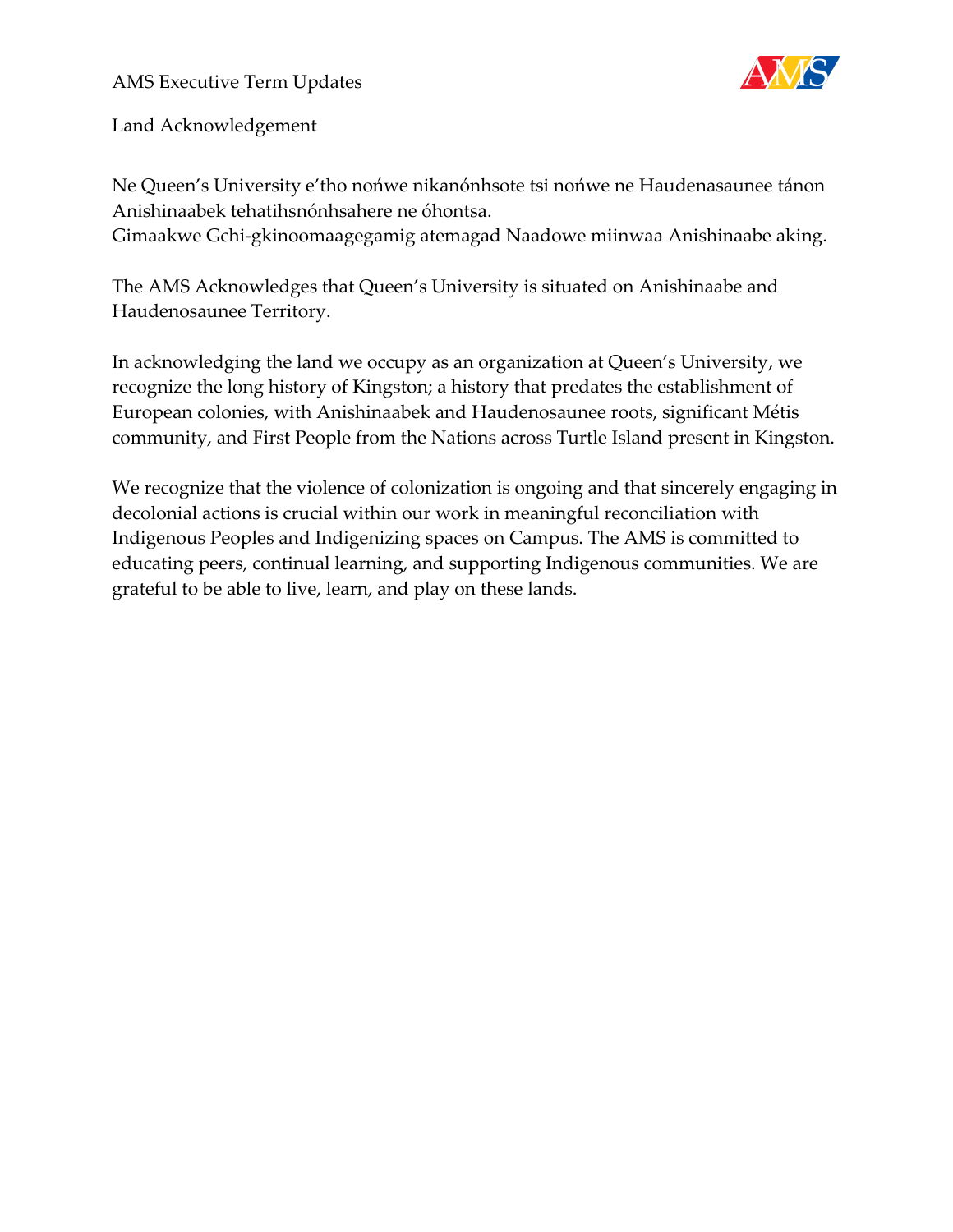

<span id="page-4-0"></span>Introduction

Fellow undergraduate students,

When elected earlier this year, our term priorities were very distinct. Fast forward to now, and much has changed because of the ongoing pandemic. Although we have readjusted priorities, our number one priority remains the undergraduate student body and tending to their needs.

The purpose of this document is to highlight what we have completed this term. Our current, revised pillars are Health and Wellness, Sustainability, Equity, Advocacy, Engagement and COVID-19. As well, we have updates on how each service is currently operating.

We are looking forward to the winter semester, competing more goals we have set for ourselves and continuing our efforts in these areas.

We know this has been a very difficult year for the student body at Queen's, as we all learn to adjust to new circumstances. We are proud of our team as they have taken every single barrier as an opportunity to learn and grow – resulting in incredible accomplishments. We are so thankful for the efforts of our team and the progress we are making as commissioners, managers and directors continue to work together in such a unique year for this organization. Although the fall term is ending, we still have much work being done by our team to look forward to for the rest of this school year.

If you have any questions or concerns regarding this document, feel free to email us directly or submit to anonymous form.

Thank you.

Stay well,

Jared den Otter (President) Alexandra Samoyloff (VP Operations) Alexia Henriques (VP University Affairs)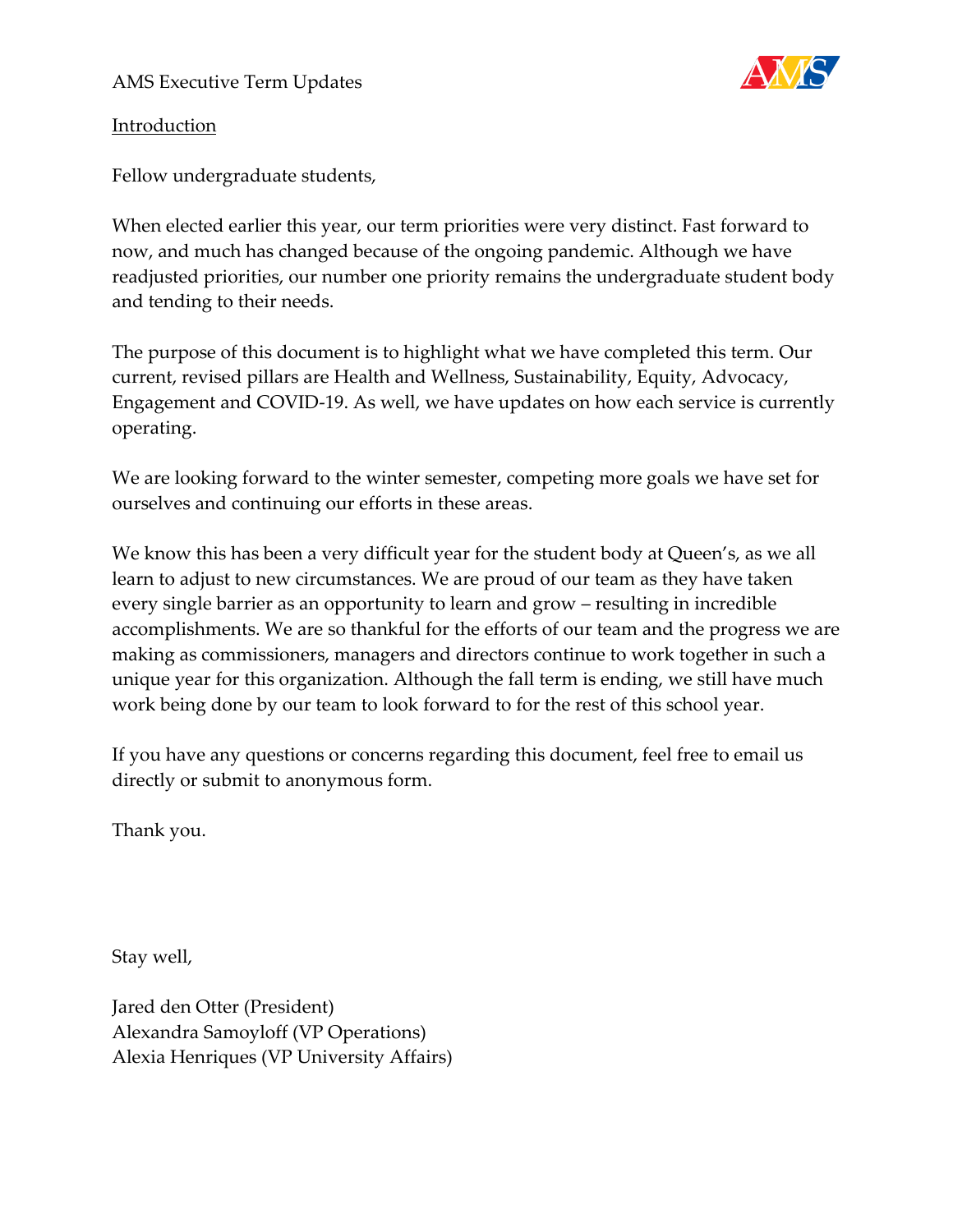

## <span id="page-5-0"></span>HEALTH AND WELLNESS

<span id="page-5-1"></span>Sexual Violence Prevention & Response

- The AMS conducted an extensive Consultation period for the Queen's Sexual Violence Policy review. This included creating a fully anonymous survey for students and groups to submit feedback on the policy, and on sexual violence and the culture at Queen's. We worked with several student advocacy groups including Consensual Humans and QSACK to collect their feedback, and compiled all information into an extensive brief with recommendations that were submitted to the Sexual Violence Task Force. The data and submissions will be utilized to continue working on initiatives that better support survivors of gender-based violence in our community.
- We successfully worked with the Sexual Violence Task Force to add additional AMS representatives to the terms of reference, as voting members, to increase student representation and add diverse voices to the conversation. The PSC x CARED Project Coordinator and Campus Affairs Commissioner were both added to the group this year.
- This topic has been given priority in the Board of Trustees Speech that will be delivered by Jared on Friday, December 4<sup>th</sup>.

<span id="page-5-2"></span>Mental Health Resources and Support

- As the school year started off almost completely online, the AMS continued to work with Studentcare to ensure that our mental health resources provided through them were able to support students, even when off campus. Empower Me is a free online callin service that is completely confidential, multilingual, and inclusive. Please go to this [link](http://www.studentcare.ca/rte/en/QueensUniversityAMS_EmpowerMe_EmpowerMe) if you are looking to use this resource:
- Peer Support Centre & PSC x CARED [operating](https://www.queensjournal.ca/story/2020-09-21/student-politics/peer-support-centre-launches-remote-mental-health-support-during-pandemic/) remotely through Zoom sessions

## Student Wellness Services

• The AMS has been able to meet with the new director of Student Wellness Services, Cynthia Gibney, and begun working on connecting with the team at SWS to ensure we can advocate for students best health and wellness interests. We now meet monthly with Cynthia and discuss any projects that we are working on and how we can collaborate and better support students, especially during this pandemic. Some notable conversations involve Covid-19 testing facilities on campus and BIPOC counsellors within SWS

# <span id="page-5-3"></span>Health & Wellness Caucus

• Through the Commission of Campus Affairs, the first ever AMS Health & Wellness Caucus was held this semester. This group consists of various student representatives from Faculty Societies, and representatives from many AMS ratified clubs, that are all focused on a certain aspect of health and/or wellness. The primary goal of this caucus is to provide student leaders with a space to collaborate, share ideas, and discuss common themes and issues they are facing on campus. The information collected at these caucuses will be compiled and utilized to advocate to Queen's Administrators, specifically Student Wellness Services, to improve and enhance the services provided to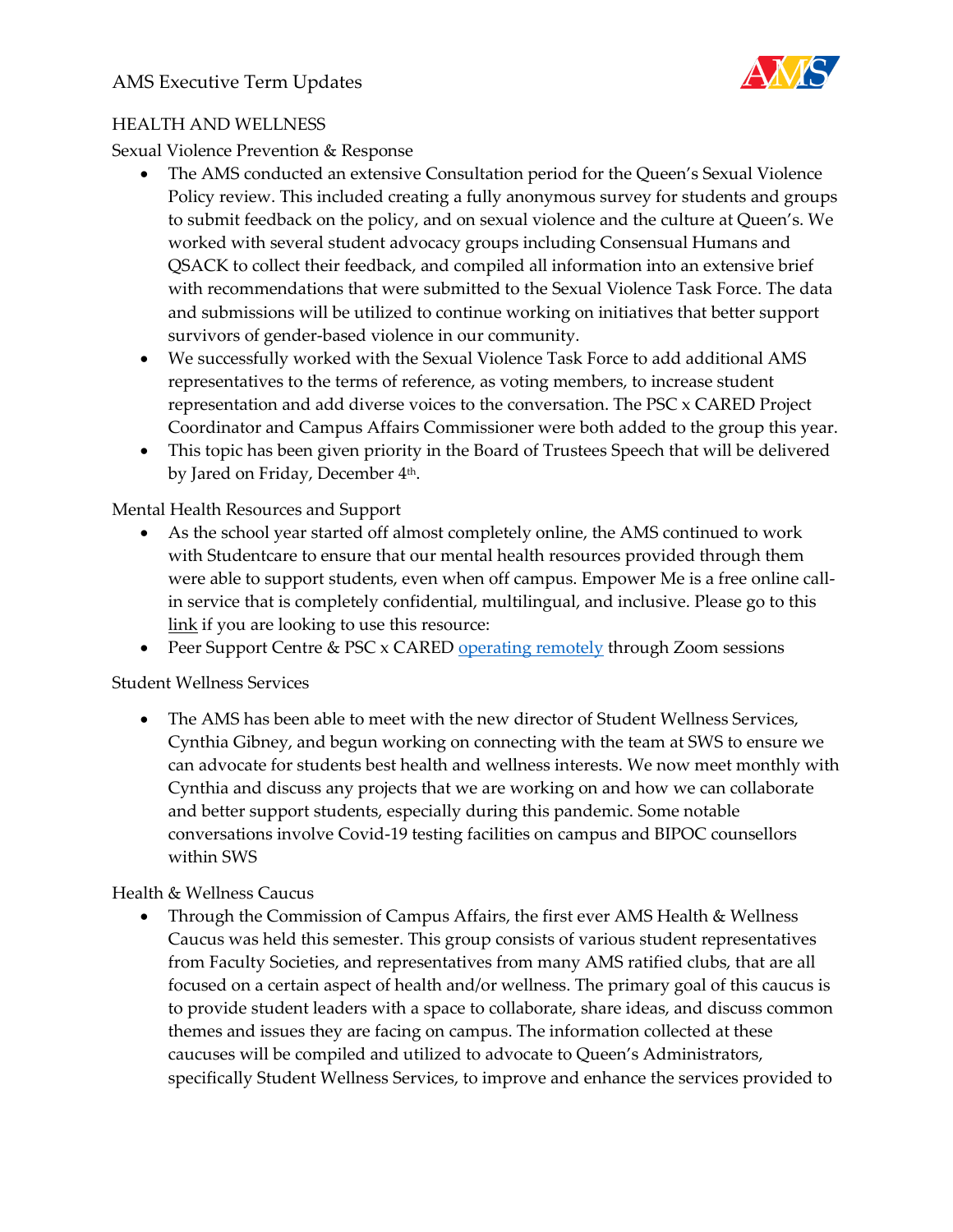

students currently.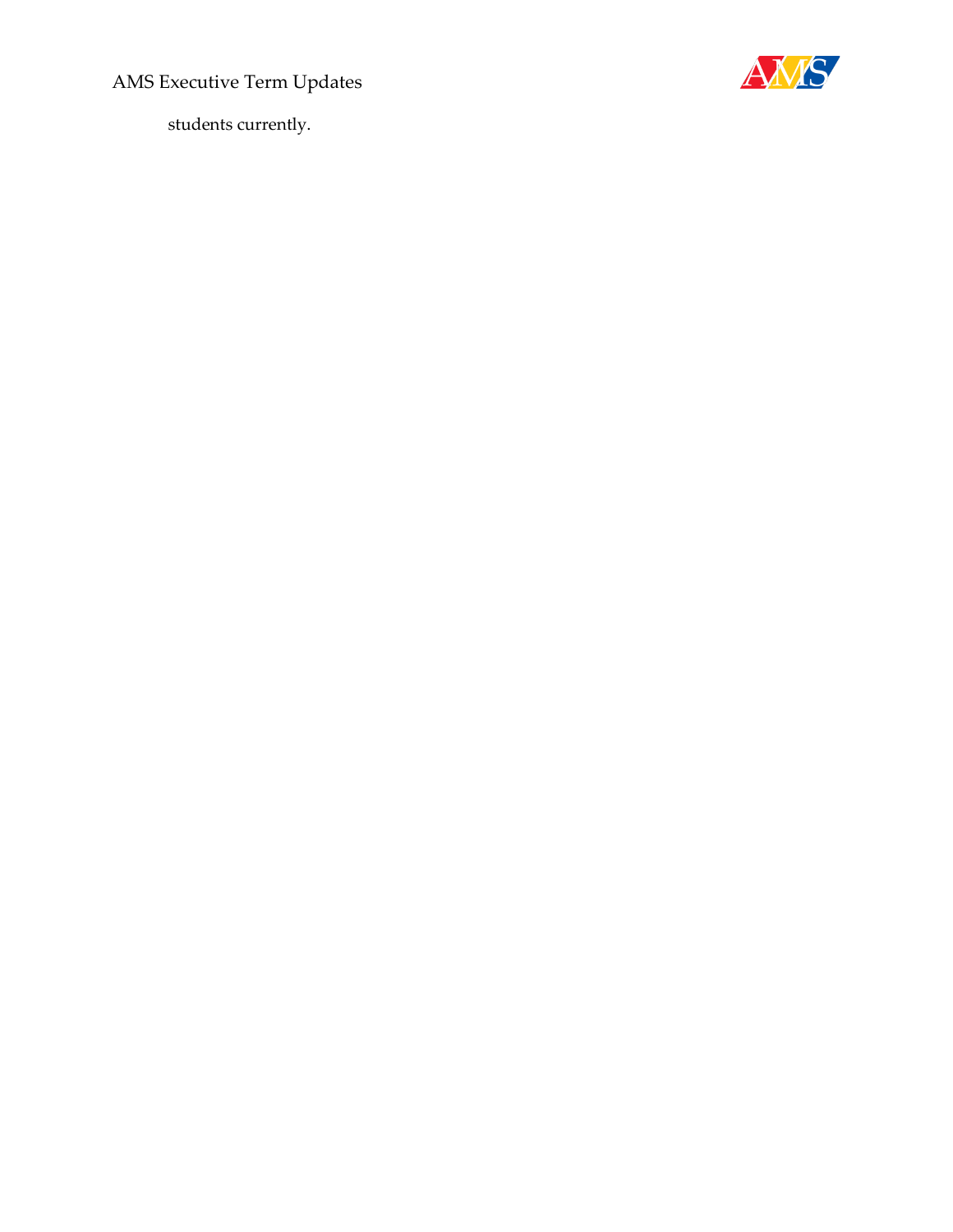

#### <span id="page-7-0"></span>SUSTAINABILITY

## <span id="page-7-1"></span>AMS Sustainability Position

- A major goal for this year was to develop a position within the AMS to focus on developing our sustainability goals within our organization and on campus. The Campus Affairs Commissioner led a consultation period with past and present stakeholders including the Sustainability Office, various clubs and student groups, and individuals involved with the old AMS Environmental Commission.
- An extensive proposal was submitted to the AMS Board of Directors, and after discussions, it was approved and a Commissioner was subsequently hired.
- The new Commissioner of Environmental Sustainability is working to develop a Commission that will include successful elements from the previous Commission, and new and innovative ideas and projects, to ensure its continued relevancy. New committees and deputy roles have been added to build this Commission and strengthen its mandate.

#### <span id="page-7-2"></span>Commission Specific Initiatives

- Through the Commission of Environmental Sustainability, the AMS Environmental Coalition was created. It is a collaborative body made up of student leaders and environmentally focused clubs created to explore common issues on campus regarding sustainability, and to seek remediation ourselves for these issues. This caucus shall promote conservation education, research and innovation, and act as a place for advocacy of sustainable university operations.
- With input from the Campus Affairs and Environmental Sustainability Commissioners, we are successfully in the process of finalizing a Sustainable Event Certificate – with guidance from QBACC. This is a guide for AMS clubs and Faculty Societies to follow to prompt more sustainable events for students, and educate event organizers on how to be more environmentally-conscious.
- The Commissioner of Environmental Sustainability has created a partnership with the SLC Sustainable Manger to create a tri-party sustainability council which acts as a roundtable for Service Managers and other stakeholders within the AMS to discuss sustainable issues, initiatives, and progress as a group.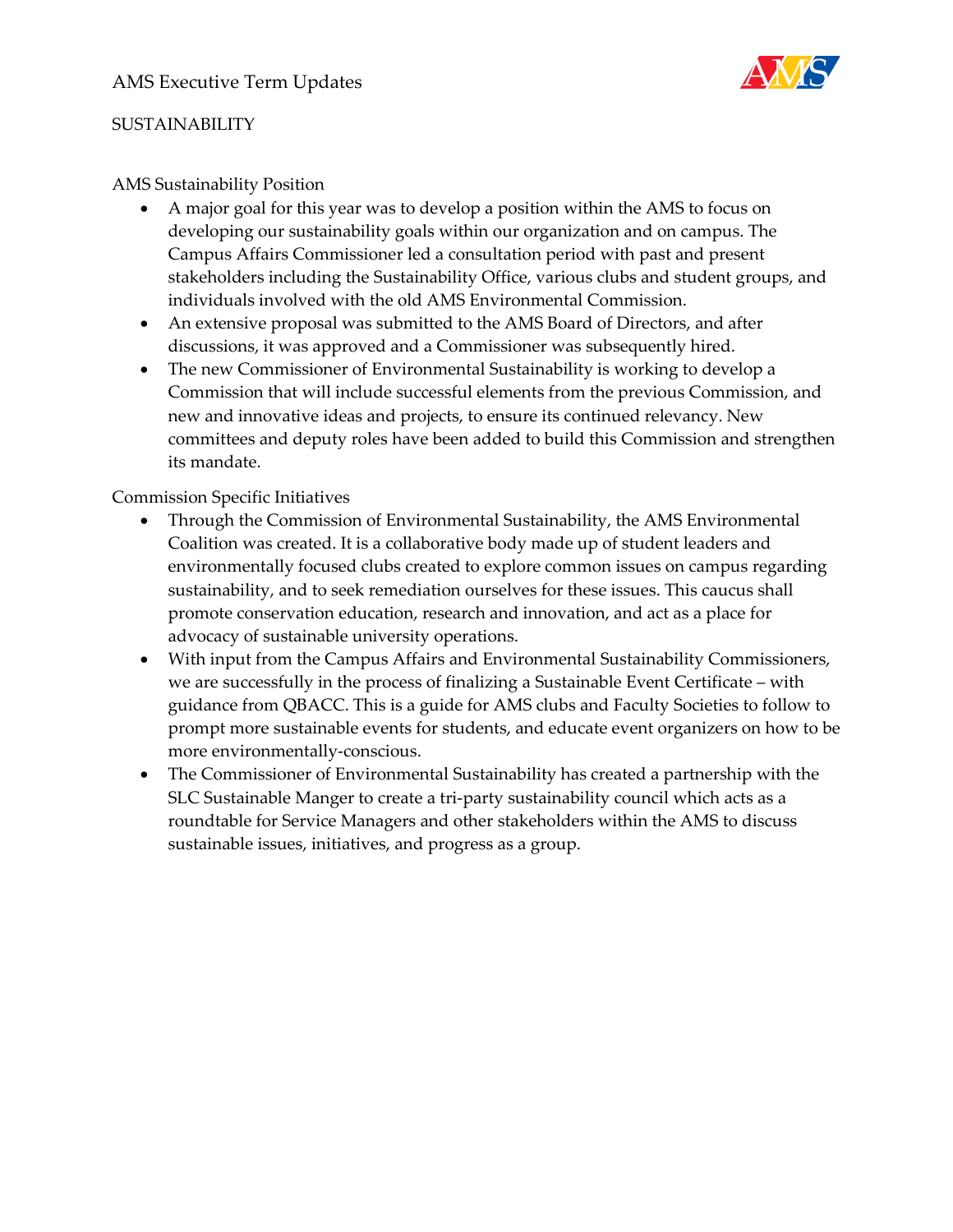

<span id="page-8-0"></span>Policy Upkeep

- Updating policy and which ones are being updated: Revitalization of AMS Environmental Policy. The CES will be conduction consultations with AMS services and staff to implement best practices for each individual service with sustainability in mind. Consultations with university members and subject matter experts will also be conducted to further inform a better environmental policy.
- Electronic Waste has been building within the Information and Technology Office, so the Commissioner of Environmental Sustainability and the Director of IT have begun working on finding the best possible way to recycle the E-waste from the office. They will be creating a procedures document on this and ensure that the office has a specific plan forward so that in future years, the old electronics are recycled properly.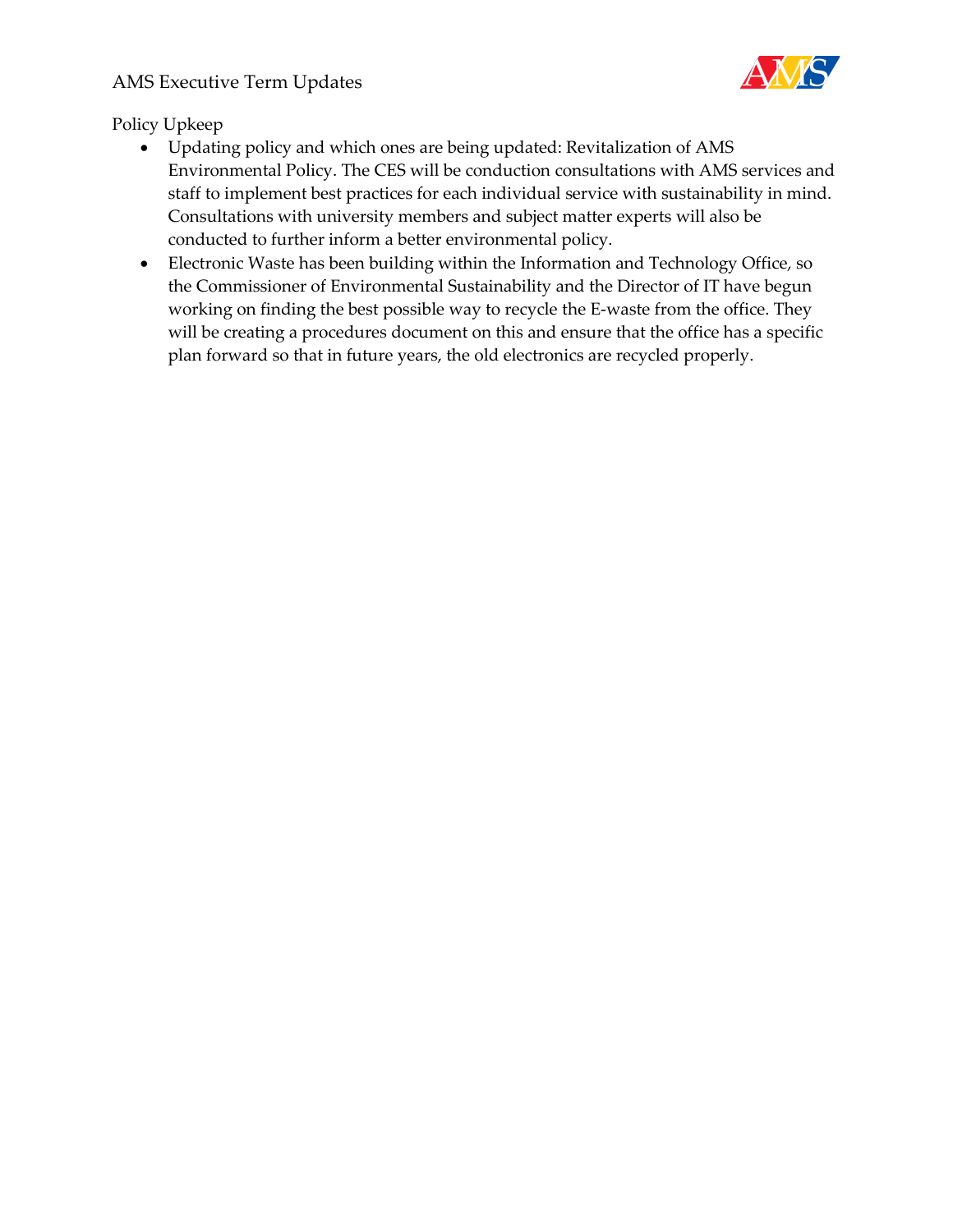

## <span id="page-9-0"></span>EQUITY

#### <span id="page-9-1"></span>AMS Internal EDII Discussions

• Throughout the Summer and Fall semester, there have been bi-weekly EDII discussions for all staff of the AMS. These discussions have included training sessions, workshops, and led group discussions on a variety of topics. Feedback was collected from all AMS staff and was used to plan these sessions and meetings. Topics have included antioppression, cultural competency, and the accessibility and equity of the AMS.

<span id="page-9-2"></span>International Students

• The AMS has created space for International student representation. Through in-depth consultations with the Queen's University International Centre (QUIC) and with students, the Campus Affairs Commissioner created a new role titled the Deputy of International Affairs. This student was hired to represent the concerns of International students to the AMS and the University.

<span id="page-9-3"></span>Equity, Diversity, Inclusion, and Indigeneity - AMS Report

- The AMS has been working on the goals we set out in our EDII Report this Summer, which you can find [here.](https://myams.org/wp-content/uploads/2020/07/EDIICommitmentsJuly28PDF.pdf)
- We will continue to work on these goals throughout our term and hope that you see them reflected throughout our commitments and platform points. In our meetings with administration, we are bringing up how we can continue to advance the steps the University is taking to be more equitable and inclusive for all students, and we will continue to hold them accountable with the Declaration from Principal Deane.

#### <span id="page-9-4"></span>Human Resources Office Changes

• The Director of Human Resources has been very busy within their office making changes to the way we go about hiring our staff, to the specific structure of the Human Resources Office (HRO). We have been working on AMS Apply changes to allow for nonamed applications during hiring procedures, as well as including personal pronouns and names on AMS Apply. Something the HRO is exploring further would be increasing the trainings that AMS staff receive as well as looking into implementing the Diversity and Equity Assessment and Planning (DEAP) tool to our organization.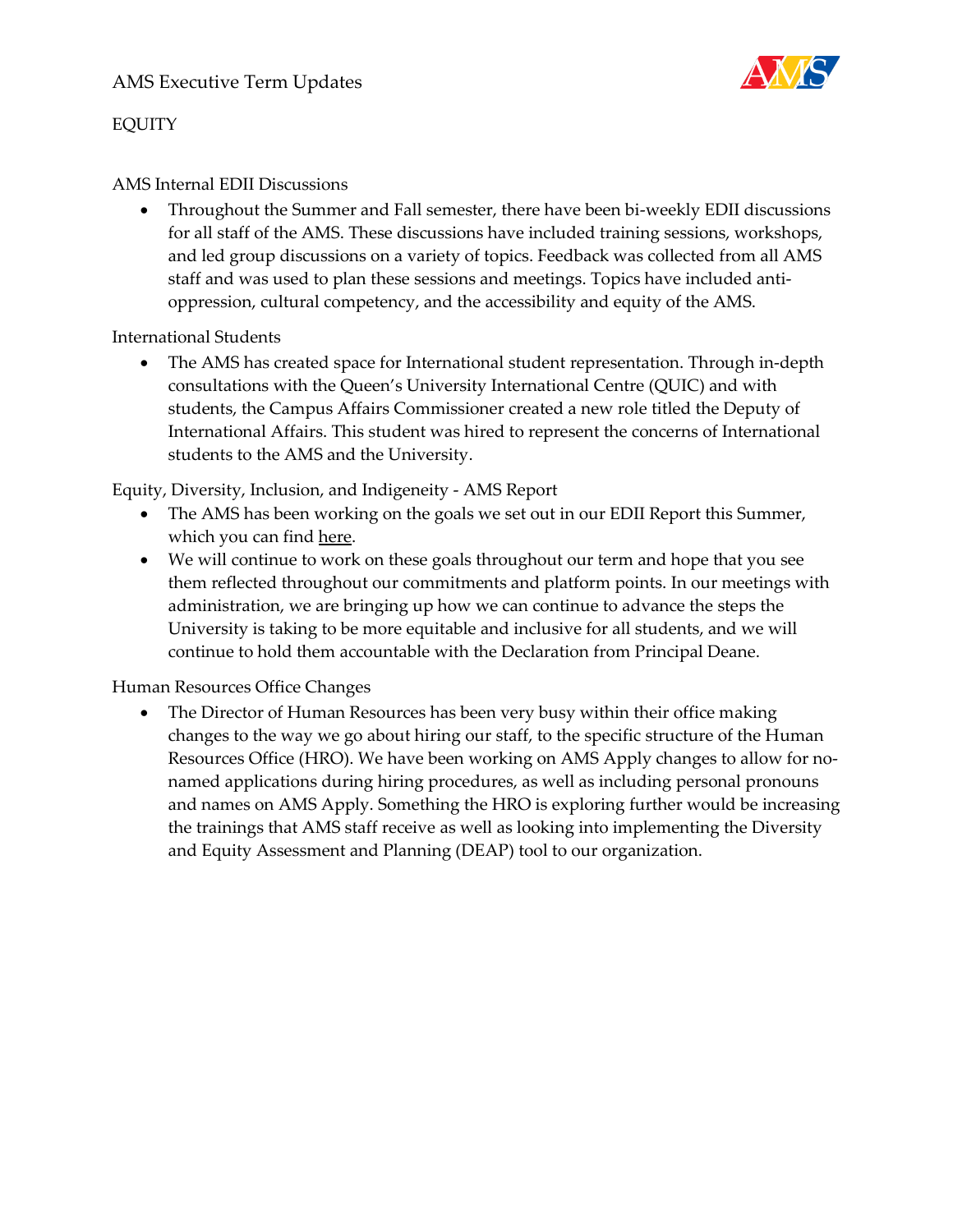

<span id="page-10-0"></span>Policy Manual 3 Updates

- The team has worked on revamping the AMS Policy Manual 3 which is specific to organizational stances on topics. It will be brought to our Board on Thursday, December 3 rd .
- The paper outlines the AMS' guiding principles and advocacy positions it seeks to communicate the AMS' established positions about expectations of Queen's University and their commitment to student interests.
- The paper covers distinct topics including the following aspects:
	- o Academic Integrity, Accessibility, Ancillary Fees, Campus Safety, Environmental Sustainability, Equity, Diversity, Inclusion & Indigeneity, Experiential Learning, Fraternities and Sororities, Gender-Based Violence, Health and Wellness, International Students, Non-Academic Misconduct, Orientation Week, Quality of Education, Recruitment and Enrolment, Residence and Food Services, Student Evaluation of Teaching, Student Financial Aid, Student Representation, Substance Use, Technology-Enabled Learning, Town-Gown Relations and Tuition.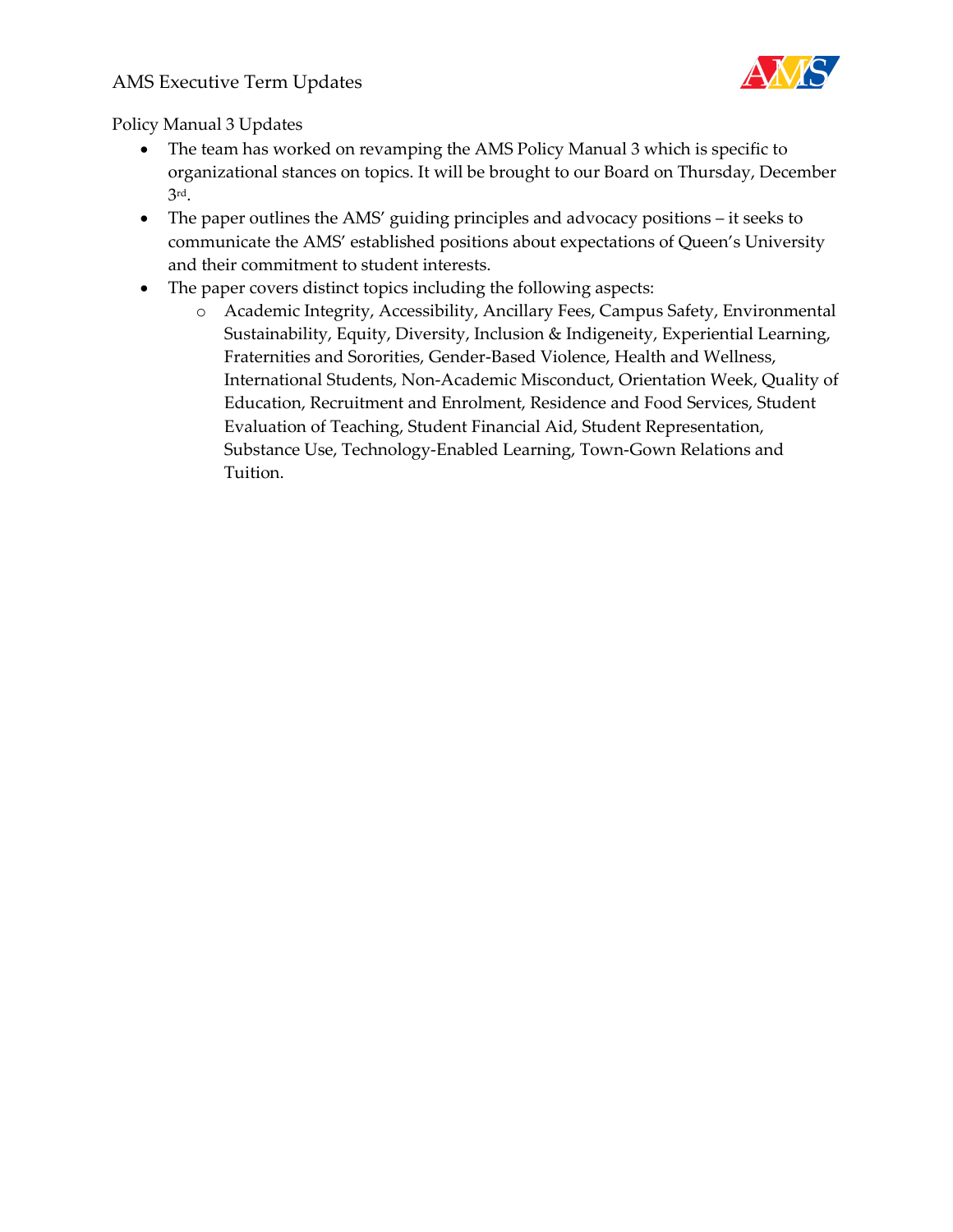

# <span id="page-11-0"></span>ADVOCACY

## <span id="page-11-1"></span>Provincial Advocacy

• The AMS in continuing our provincial government advocacy through our membership in the Ontario Undergraduate Student Alliance (OUSA). AMS priorities such as quality of education, student mental health, and racial equity were taken into consideration and advocated on in meetings with Ministers and Members of Provincial Parliament. We have also conducted a full review of our membership in OUSA through a special committee on external alignment.

#### <span id="page-11-2"></span>AMPs and UDSI

• In partnership with the Community Partners Working Group and the City of Kingston, the AMS led a campaign for Homecoming 2020 that emphasized student safety, school spirit, and respecting public health recommendations. We met with various stakeholders including Kingston By Law, and Kingston Mayor Bryan Patterson to discuss a collaborative approach. The goal was to ensure all students were aware of new penalties and fines that could be incurred during these celebratory times, and to promote school spirit and traditions!

#### <span id="page-11-3"></span>Remote Academic Experience

• We recognize that this semester has been extremely difficult for some of our students. An online learning environment is not what many students anticipated, and the added stressors of academics has unfortunately had a negative impact on many of our peers. Through a survey and consultation period led by the Commissioner of External Affairs, we received student feedback and heard their concerns. The AMS prepared two different reports that were circulated with senior level administrators – including the Provost and Principal – and presented these reports to several groups including the Academics Operations Group.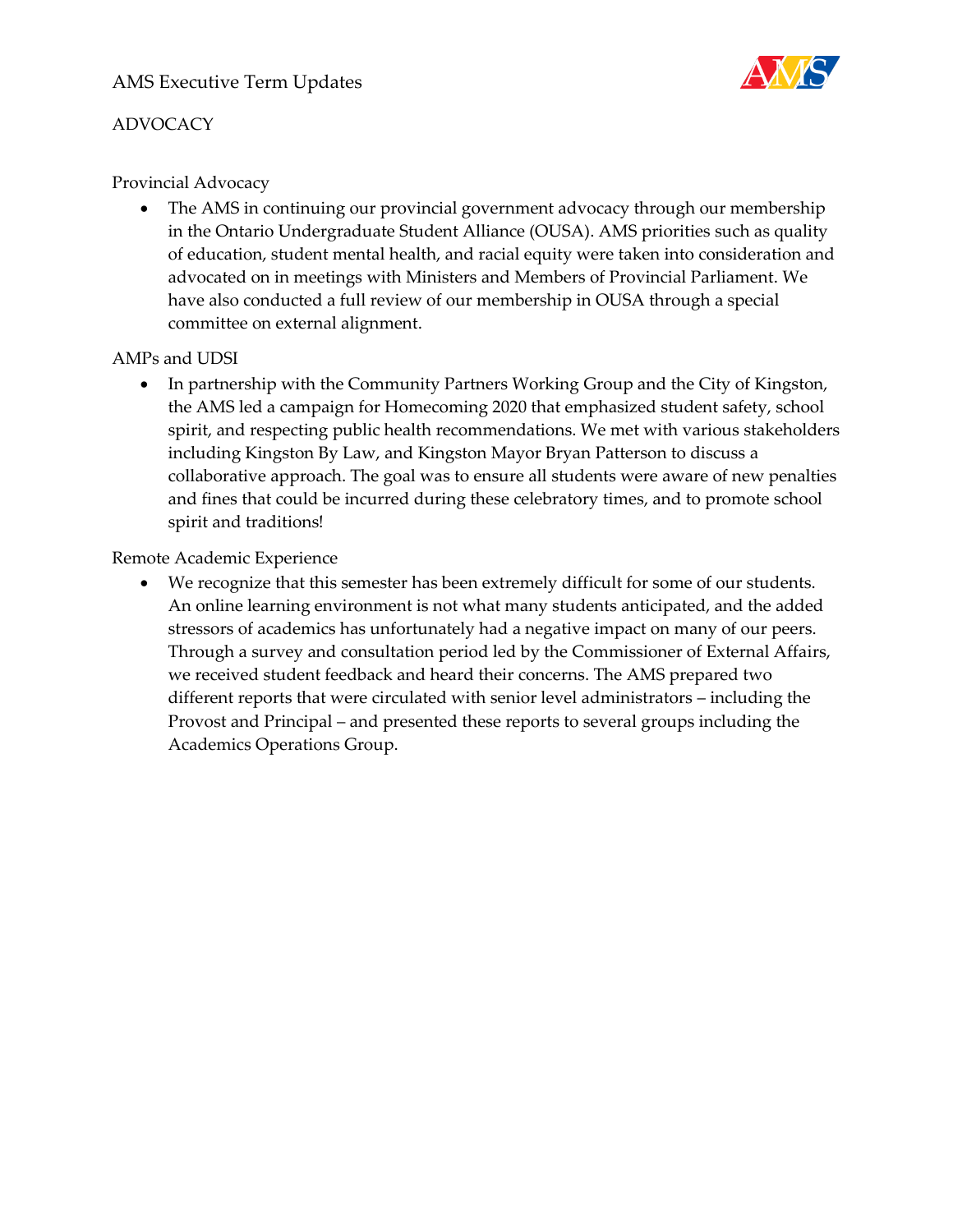

## <span id="page-12-0"></span>ENGAGEMENT

## <span id="page-12-1"></span>Clubs

- AMS Clubs have always been an integral part of what makes Queen's so special. This year, the Commissioner and Assistant Commissioner of Clubs have worked to ensure students can still engage with the club community! Here are some priorities from the AMS Clubs Commission:
- Advocated to the University on behalf of club initiatives and in person access to club spaces on campus for club leaders through COVID-19 to ensure student opportunities and engagement is as plentiful as possible.
- Support club leaders through the introduction of the remote term and provide updated resources and connections to help them succeed this year, including working with the Student Experience Office to create online resource lists, training opportunities, and remote term specific training modules for clubs through the [Club Hub webpage.](https://www.queensu.ca/studentexperience/student-development-leadership/club-hub)
- Pivoted to online club events Clubs Caucus was held as a virtual webinar, and planned the first ever online Tricolour Open House (the annual Clubs Fair) that allowed over 1,500 students to engage with clubs and learn about new opportunities!
- Pivoted Fall clubs caucus' theme to reflect resources needed for a remote term updates to club opportunities from each AMS department.
- Developed and put out a Clubs Benefit social media campaign to showcase what each AMS department can support clubs with this year.
- Worked closely with the SLC to help facilitate a remote pick up option for any clubs with materials in on-campus spaces at the start of term – in order to allow clubs the ability to operate as fully as possible this term.
- Over the summer and fall term, expanded what the clubs grants could normally cover in order to adapt to the financial needs of clubs this year, and take into account what clubs need in a virtual world.
- Moved to an online form process for all Club Commission applications to increase the ease of the application process for clubs and more easily store application statistics from year to year.

## <span id="page-12-2"></span>Accessibility of the AMS

- The AMS recognized how we can be difficult for students to reach, especially with online delivery of courses, so we have implemented forms to reach our team more accessibly on our website! This allows another avenue for our peers to get a hold of us if they would like to set up a meeting, ask us a question, or provide their own comments and concerns to us! The form is anonymous and there is the opportunity to leave your name at the end if you wish to be contacted. Please find the form [here.](https://forms.office.com/Pages/ResponsePage.aspx?id=ojKzEm_zjk-kqodi9MZZUoFQK7izENxHpsHdYjVCb0RUMDZKUVVIMDNJRFA4NlA3VTlFQ1dYNzFOMC4u)
- We have launched the AMS Elections campaign very early this year, and marketed through a variety of avenues to ensure as many students as possible are aware. We are hosting an earlier information session and have paid advertisements to raise awareness.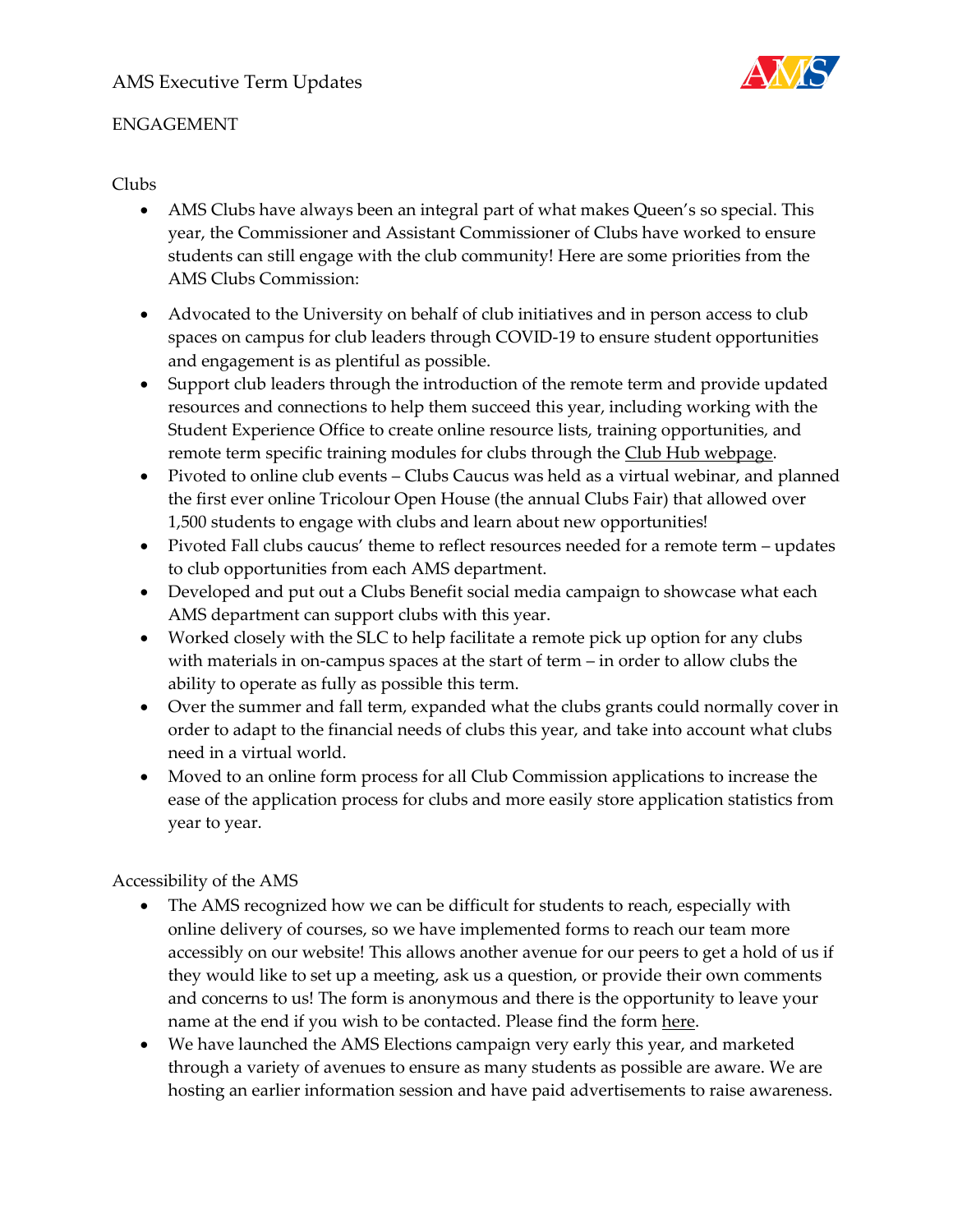

<span id="page-13-0"></span>Orientation and Transition

- Orientation Week 2020 was done fully remotely for the first time in history! The Campus Affairs Commissioner and Orientation Roundtable Coordinator and their teams worked hard to coordinate the logistics and training for all activities. Training for leaders and executives was developed into remote modules for the first time. A priority was the accessibility and quality of programming. All levels of hiring for Orientation 2021 have now officially engaged in Hiring Equity Training from the Queen's Human Rights and Equity Office! Through advocacy on the Senate Orientation Activity Review Board, there was the creation of a SOARB Working Group to discuss equity and Orientation.
- The Social Issues Commissioner planned an entirely remote Equity Open House during the Orientation period. This event was focused on community building and offered a safe space for incoming and returning students to connect with equity-oriented clubs and student groups.

Event Sanctioning

• The Campus Affairs Commissioner worked to consult with Queen's Administration and AMS Permanent Staff to reinstate the AMS Event Sanctioning process and make amendments to take COVID-19 into account. The priority will always be to support all clubs, faculty societies, and student groups in the planning and implementation of fun, safe, inclusive, and engaging events. The two new event sanctioning forms were developed and published to assist all groups in planning safe, COVID-19 appropriate events either online or off-campus.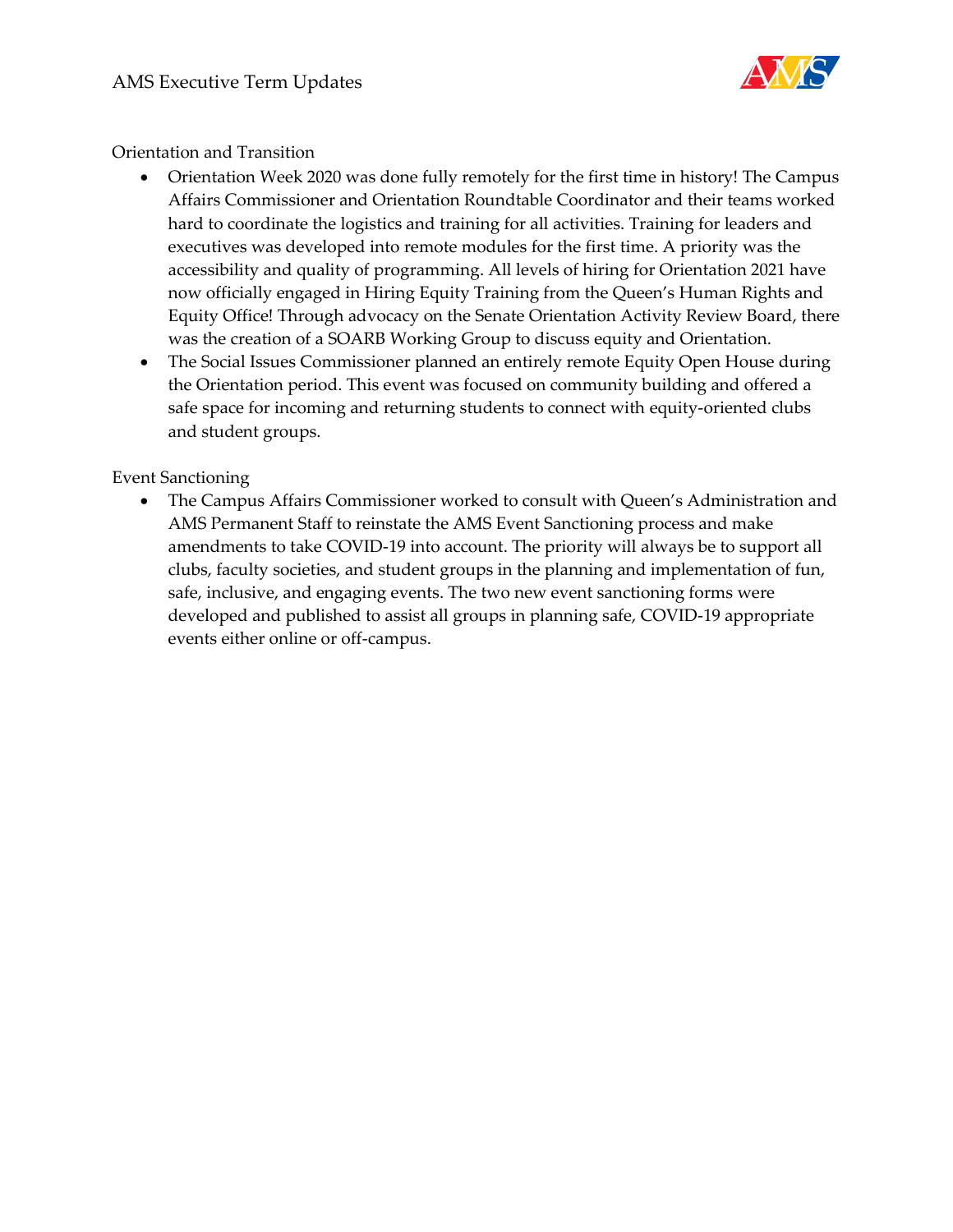

## <span id="page-14-0"></span>COVID-19

Communications

- When the summer began and students started to send in questions to the AMS, we implemented a COVID-19 specific webpage and email to address peer questions. This page included information on resources students could access, government of Ontario information on CESB and CERB, grants and bursaries, access to food, and helpful health and wellness supports and resources. It also outlines each faculty society contact for if students need specific information.
- Relaying of University information to students has become another big priority for the AMS now, as there is a lot of information for students to process. Our Communications office works hard to consolidate this information and make it as accessible to students as possible!

## **Services**

- CoGro lounge open, now patrons cans sit and eat their food, have 'for here' option
- Contact tracing on each table, sanitized in between uses, oxiver wipes available for folks to use, but CoGro and SLC staff still going around and cleaning empty tables
- Although the summer was extremely challenging on each AMS service, the AMS is proud to say that Common Ground Coffee House, Tricolour Outlet, the Printing & Copy Centre, StudioQ, the Queen's Journal, Walkhome, Queen's Student Constables, and the Student Life Centre have been allowed to reopen safely and welcome back service staff. Our priorities have always ensuring the safest working conditions for our employees while also providing student jobs and experiential learning opportunities.
- Unfortunately, and with a heavy heart, The AMS Pub Services was officially closed in the summer for the 2020-21 year.

## Opportunities & Resources

- With respect to jobs within the AMS we completed fall hiring different than usual, but were able to implement remote positions for StudioQ. Stay tuned for winter hiring!
- The AMS has been advocating to the university for increased study spaces, social settings, and opportunities. Covid-19 poses as a challenge to safely see our peers and access academic resources, but by working with the university, we will continue to ensure that students have the proper resources and opportunities to succeed. There are activities and events coming up with the Winter term, and the AMS will work to have more that are safe to appeal to a wide range of interests and needs.

## <span id="page-14-1"></span>Reassessing Bursaries and Grants

- Student Activity Fees
	- o Recognizing the effects of the pandemic and ability to delivery on campus services, the AMS has committed to providing a rebate to students. In the Fall Term the AMS was able to provide a rebate for Queen's Student Constables (QSC) and Walkhome (WHS). The QSC Fee will be reduced from \$11.54 to \$7.04 and the QSC Admin fee will be reduced from \$2.44 to \$1.94. The WHS Fee will be reduced from \$17.54 to \$12.04 and the WHS Admin Fee will be reduced from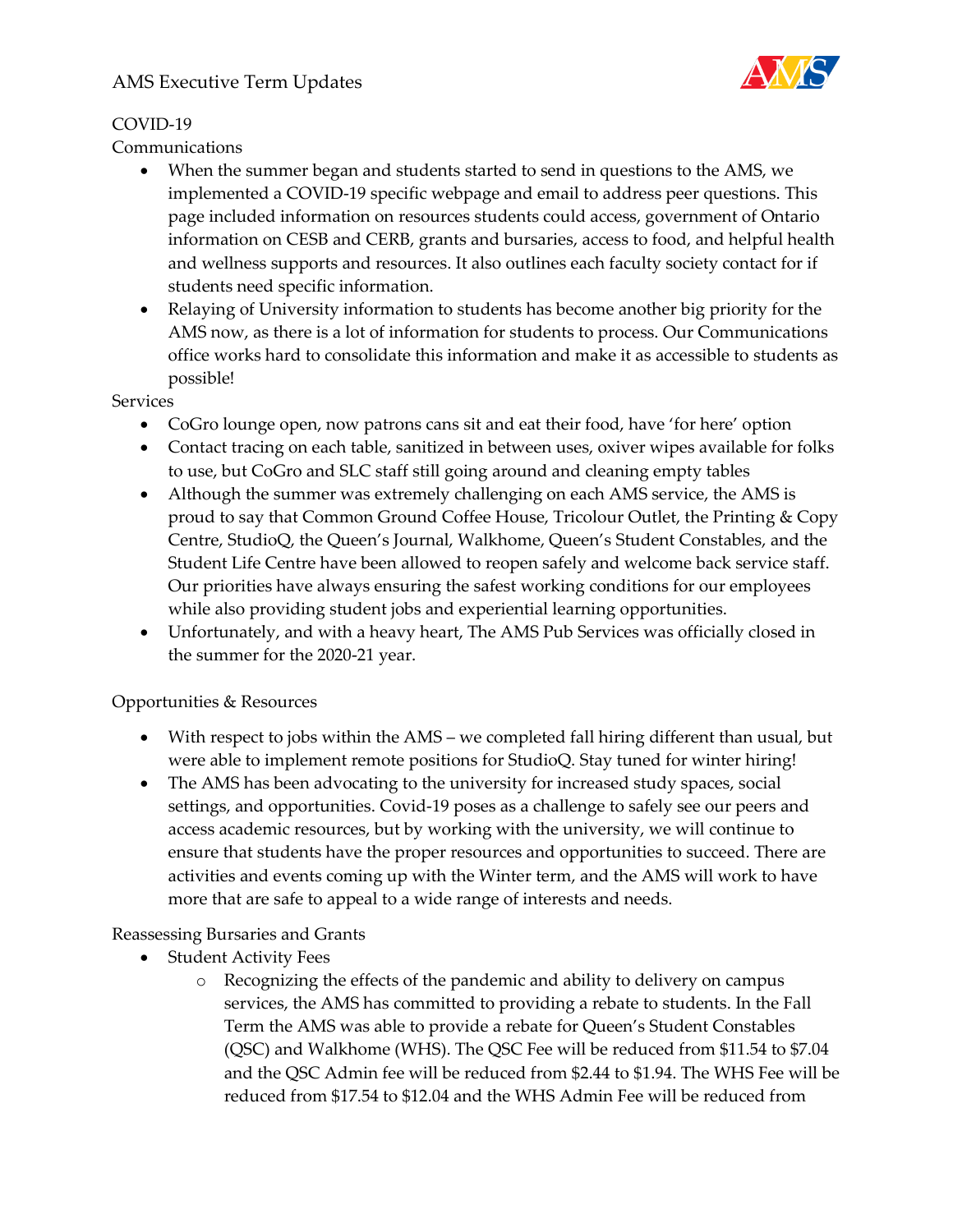

\$4.52 to \$3.52. The goal with the Fall Term rebate is to ensure each service is financially viable for the Winter Term, allowing it to provide the service throughout the year. As a not-for-profit, the AMS will ensure each mandatory fee service does not carry a surplus at the end of the fiscal year. At this time we are reviewing our budget and beginning to calculate the rebate the AMS can provide to students in the Winter Term.

- Bus Pass
	- o This summer the AMS worked closely with the City of Kingston to reevaluate the Bus-It mandatory fee. During a year of uncertainties and financial constraints it was important to revisit the Bus-It fee and provide as much support as possible to students. Given the remote delivery of most courses this year, it was clear that charging students a mandatory fee for the bus was inappropriate. Especially when the service of the bus was greatly reduced compared to previous years. In order to ensure that students would have an affordable and accessible option should they remain on campus we worked on a special pass that could be purchased at \$119 per semester (Fall, Winter, and Summer) for all eligible students. Because the cost of the pass was still more expensive than the fee from the Bus-It contract, the AMS and SGPS created a Bus Pass Subsidy to help students afford the cost, offering \$30, \$60, and \$90 off each semester.
- Student AMS Membership fee bursary
	- o The AMS continues to contribute to the Student Activity Fee Bursary, AMS Taxi Bursary, and the AMS/SGPS Out-of-City Healthcare Travel Bursary

<span id="page-15-0"></span>Updated AMS website

• The AMS is currently working on updating our website to ensure that it is accessible for students. The current website can be tricky to navigate and does not allow students to know what their student association is. We are working on improving the navigation and travel of the website, as well as incorporating more pages that better tell the student body what, and who, we are.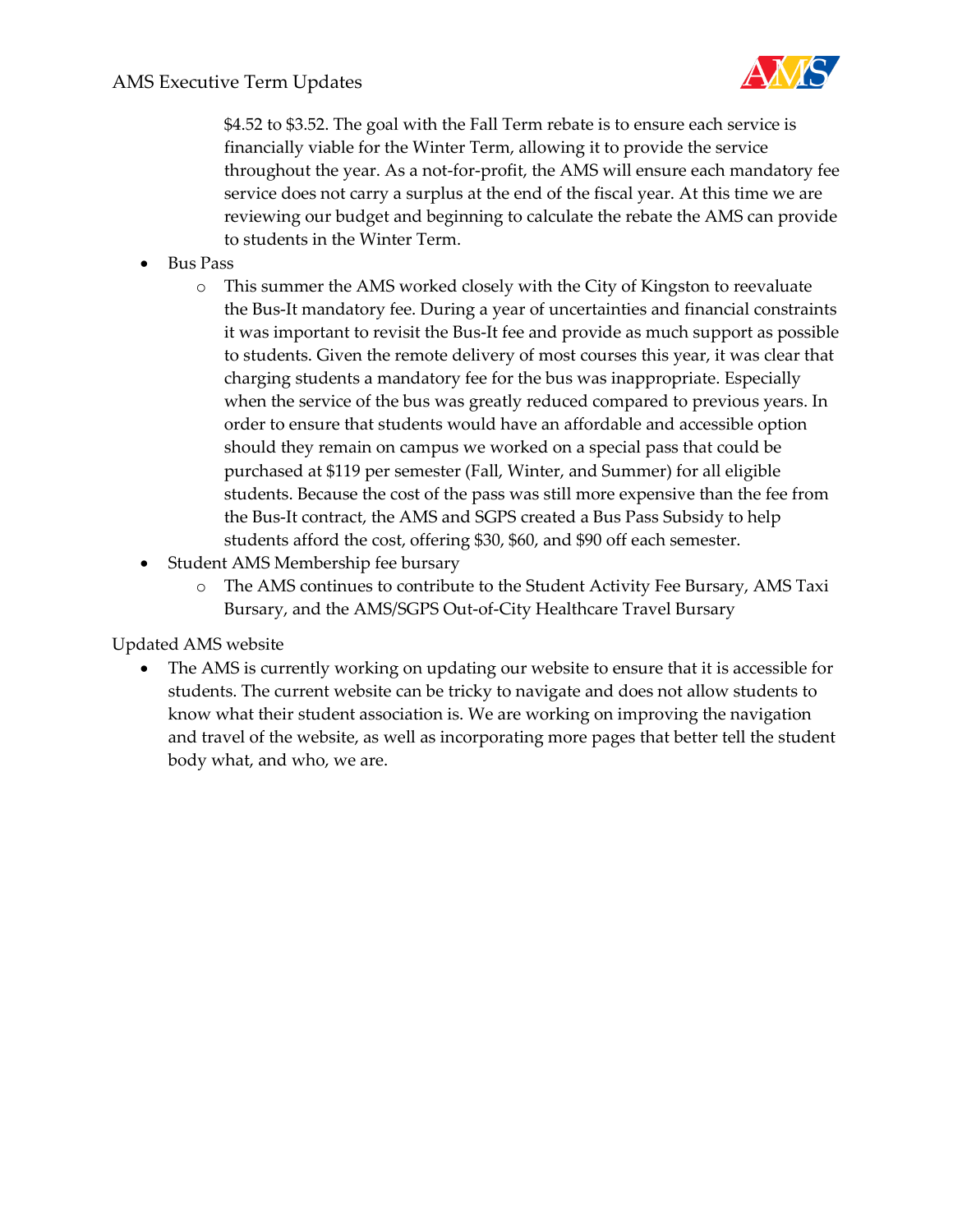

#### <span id="page-16-0"></span>**SERVICES**

<span id="page-16-1"></span>Common Ground

- CoGro operating on reduced hours: Monday-Friday 9-5 & Saturday-Sunday 10-2
- HuskeeSwap program reintroduced on October 19th
	- o Huskee cups available across Queen's Campus dinning locations

# <span id="page-16-2"></span>Printing and Copy Centre

• The Printing & Copy Centre (P&CC), located in the Lower Ceilidh in the JDUC, is now offering curbside pickup to all customers Monday-Friday from 10:00 AM to 4:00 PM. Thanks to the successful launch of an online store, the P&CC has been able to move operations that heavily rely on in-person traffic, online, to ensure that students have access to the resources they need. The P&CC recognizes that trying to stay on top of schoolwork during a remote semester can be challenging so we wanted to ensure that students can print their notes to stay organized for the term. The P&CC is exploring more ways to stay relevant and support students during these times by increasing our social media/online presence, expanding our product offerings, and exploring ways to be more sustainable such as continuing the production of EcoBooks and limiting the generation of waste. The P&CC plans to continue supporting all customers (including but not limited to) students and clubs by offering accessible services.

## <span id="page-16-3"></span>Peer Support Centre

- The Peer Support Centre (PSC) is now using Zoom to operate entirely remote, 10am-10pm everyday. The PSC offers the Queen's undergraduate community with confidential, non-judgmental, empathetic, peer-based support. In a time where our mental health can become particularly stressed, the PSC has never been easier to access. From the comfort of your own bed, you can now be directly connected to a caring, trained PSC volunteer who is ready to listen and support you through it all. Not only that, but we also serve as a bridge between students and the various resources offered both on and off campus. All you have to do is type in the Zoom meeting ID or click one of the following links;
- The PSC is open 10 am until 10 pm from Monday to Sunday and can be accessed through this [link](https://zoom.us/j/2721240355) or this [one.](https://us02web.zoom.us/j/2297354331)
- PSC x CARED is operating from 2-4 pm on Monday, Wednesday and Friday and can be accesse[d here.](https://zoom.us/j/8539970915)

<span id="page-16-4"></span>Queen's Student Constables

• QSC is now operating a Mac-Corry Study Hub in conjunction with the Vice-Provost of Teaching and Learning's Office, offering 70 sanitized and monitored study spaces for student use from 11am to 8pm Monday through Friday. Although the spaces are first come first serve for right now, we will be piloting an online booking system in the weeks following Reading Week to streamline the experience for students. The Hub ensures student access to a quiet space and a strong Wi-Fi signal, increasing equity in an online school environment.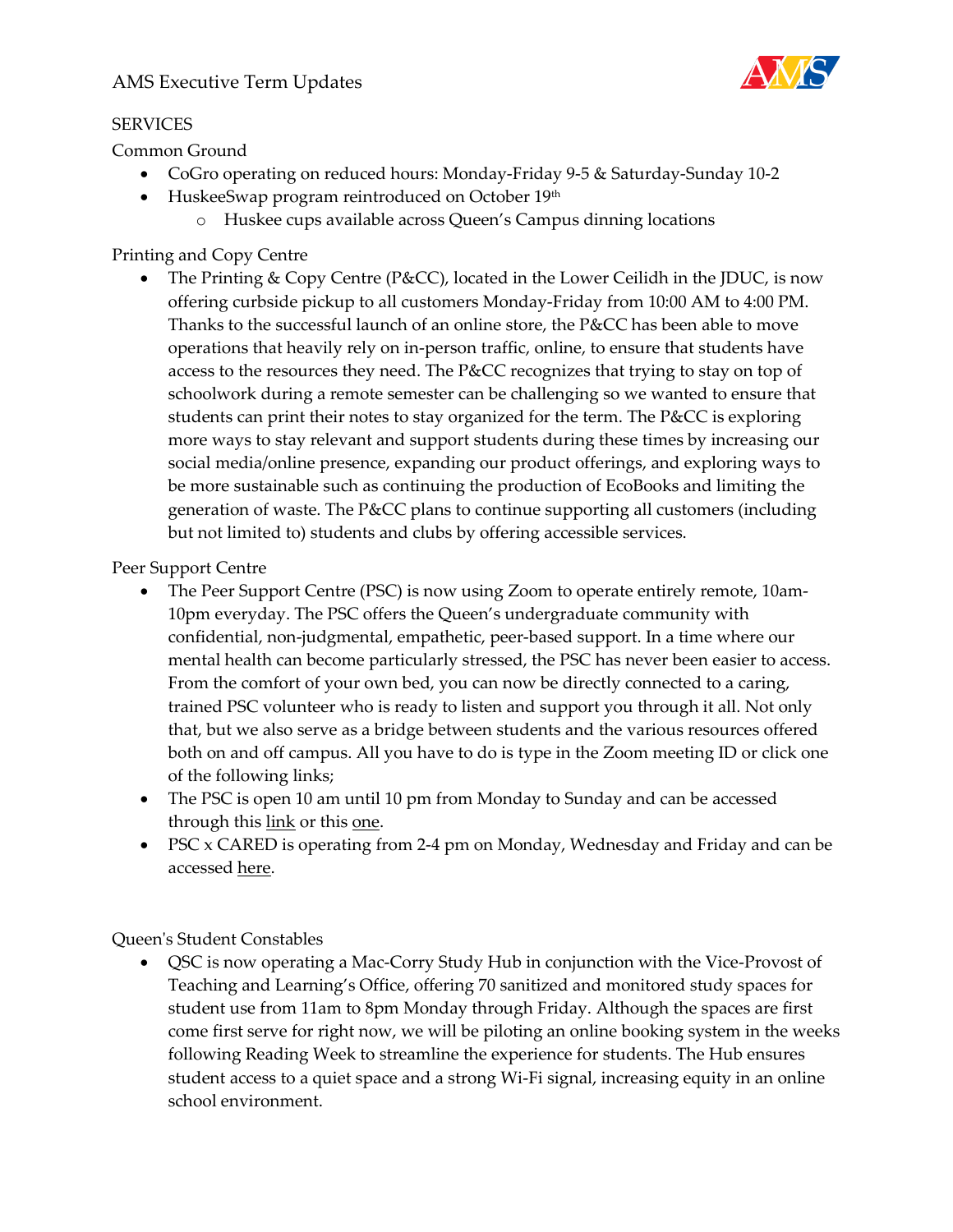

- QSC is also patrolling residences along with Residence dons and Campus Security and Emergency Services (CSES). Our priority is COVID-19 pandemic control; we are monitoring for mask usage, providing social distancing support, and encouraging firstyear students to seek out safety resources.
- QSC staff now undergo increased sexual harassment, abuse prevention, and suicide intervention training.
- QSC charge-out rates have been lowered for all AMS clubs, faculty societies, conferences, and other student-run groups.
- More money has been dedicated to the QSC bursary, which is available to all studentrun groups who need financial assistance to run events.

<span id="page-17-0"></span>Student Life Centre

- The Student Life Centre has moved from the front desk for the JDUC to operate out of a table on the main floor of the Queen's Centre, open Monday-Friday from 8:00am-5:00pm.
- In the Queen's Centre, SLC staff work at our booth in the ARC to answer questions and monitor the space to ensure all covid-19 health and safety protocols are being abided by
- The SLC is now offering TV advertisements in our spaces. If you are interested, please email slc.reservations@ams.queensu.ca

<span id="page-17-1"></span>StudioQ

- Studio Q is continuing to provide Photography, Videography, Graphic Design and Publications services to Queen's and the greater Kingston community during this difficult time!
	- o Our team continues to work remotely where possible and is following public health and safety protocols for all work.
- We have expanded our Yearbook pick-up zones to the following:
	- o You can place an order for curbside pick-up on our website: studioq.ca
	- o CoGro
	- o Campus Bookstore
	- o Mitchell Hall (Coming Soon)
	- o AMS 12 days of giveaway (Coming Soon)
- We continue to offer UPS Priority delivery one our website for all orders! Place an order or studioq.ca to receive your copy of the 2019-2020, and past year's Yearbook today.
- Visit the AMS 12 Days of Giveaway booth coming this December to snag a free copy of the Yearbook, the 2020-2021 Tricolour Agenda, and AMSxSTQ Sticker packs!
- We are collecting student photo submissions on a rolling basis for the 2020-2021 Yearbook!
- If you would like to submit photos of how you celebrated this year's Homecoming and/or Halloween, send them in [Here!](https://docs.google.com/forms/d/e/1FAIpQLScRQRefkVdk97wb0iPo7I4-U25jpTaXIsb74UQk-8n6xISGMQ/viewform?fbclid=IwAR1aTf1uzUzUHKFRVI_E3zrFW1Htd5RcjodCyp49FqEHG6QtriqWGNg5IGw)
	- o If chosen, you will receive full credit for your photo and it will be printed in this year's yearbook!